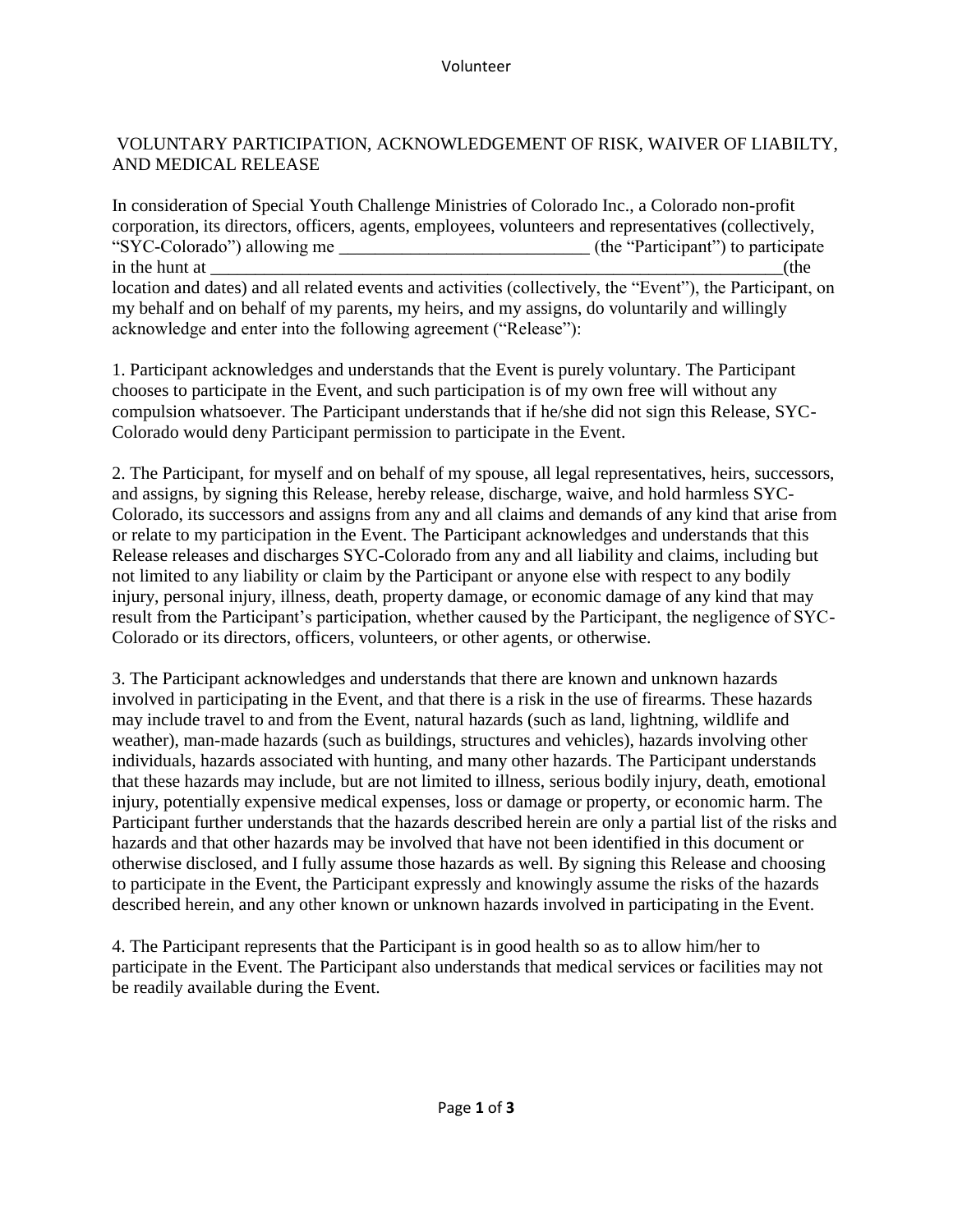5. The Participant understands and agrees that he/she alone is responsible for his/her safety with respect to travelling to and from the Event. The Participant further understands that he/she has the option to voluntarily withdraw from the Event at any time and for any reason.

6. The Participant, on my behalf and on behalf of my children, parents, heirs and assigns, expressly and knowingly agrees not to hold SYC-Colorado, its directors, officers, employees, volunteers or agents responsible in the event that one or more hazardous situations arise from or during my participation in the Event.

7. The Participant, on behalf of myself and on behalf of my children, parents, heirs and assigns, expressly and knowingly releases SYC-Colorado, its directors, officers, employees, volunteers or agents from any and all liability, loss, cost or damages, arising from or related to my participation in the Event, including any resulting from the ordinary negligence or fault of SYC-Colorado or other participants, whether that negligence is active or passive.

8. The Undersigned and the Participant also release, acquit and agree to hold harmless any landowner or tenant in possession and all other persons or entities from any and all liabilities that we may have or ever claim to have by reason of my participation in the Event or the activities sponsored by SYC-Colorado.

9. In the event of an emergency, the Participant hereby authorizes and consents to and SYC-Colorado has my permission to obtain medical or dental treatment for me at the nearest hospital, medical facility, or doctor, at the Participant's expense.

10. The Participant understands and agrees to the use of my name, photograph, video, voice or film likeness by SYC-Colorado for any legitimate purpose by SYC-Colorado. I consent to and authorize in advance such use and waive any right to privacy connected therewith.

11. The Participant understands that this Release shall be construed broadly to provide a release and waiver to the maximum extent permissible under applicable law, and that if any portion of this Release is declared invalid, for whatever reason, the remaining portions shall continue to be valid and legally binding. I affirm that we have read the terms and provisions of the Release prior to its execution and that I have had the opportunity to consult with whomever I wish, including an attorney, and that SYC-Colorado has made no representation, statement or inducement, directly or indirectly, on which I rely, and that this Release contains the entire agreement between SYC-Colorado and me. I agree that this Release shall be governed by the laws of the State of Colorado, without regard to any conflict of laws provisions. I fully understand and acknowledge that SYC-Colorado and its directors, officers, employees, volunteers or agents have never expressly or impliedly assumed any responsibility for participation in the Event by the Participant. I hereby personally assume all risks in connection with participation in the Event or any other activity connected therewith. This Release shall be binding upon the Participant, my spouse, my children, my heirs, administrators, personal representatives and assigns, forever.